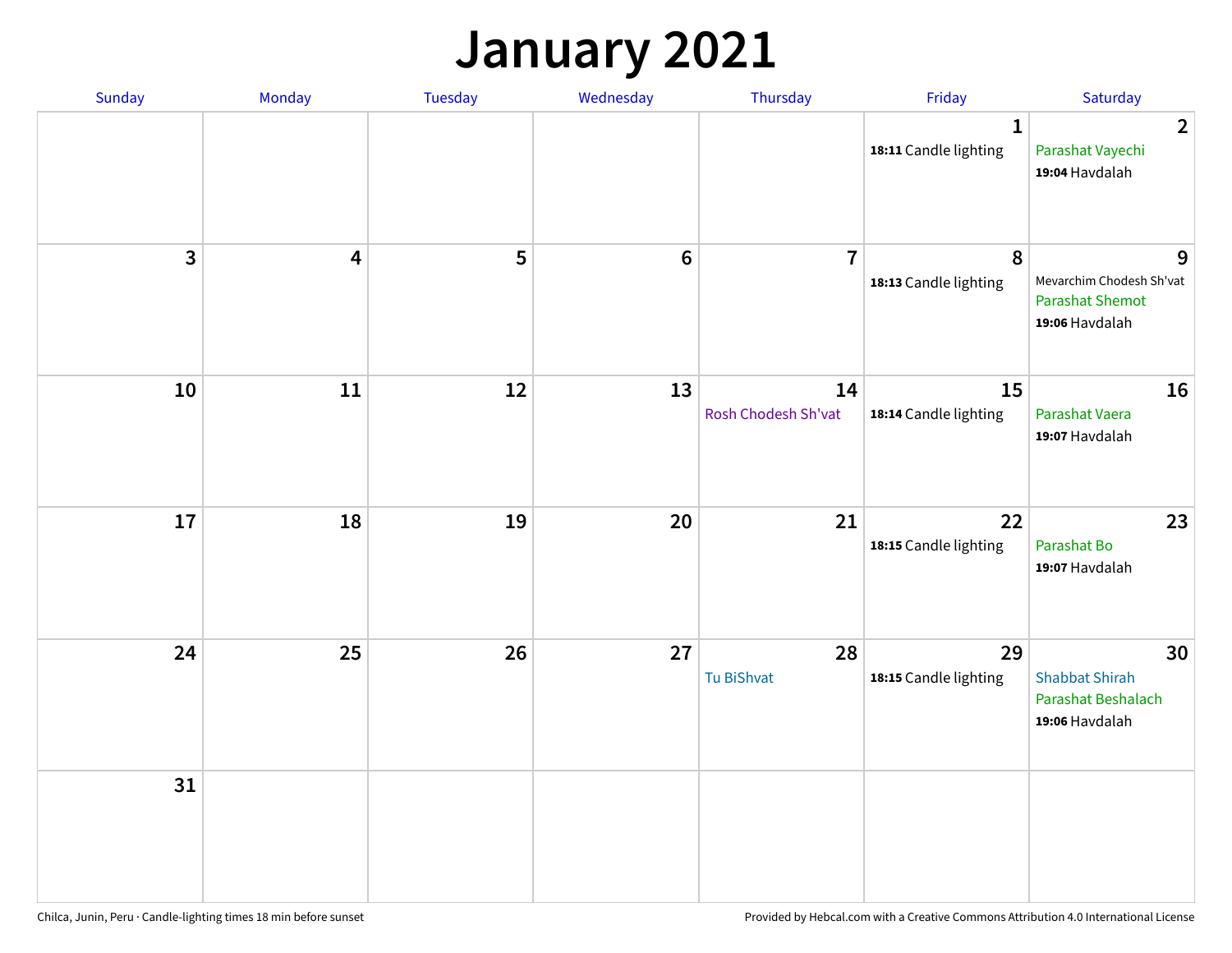# **February 2021**

| Sunday                     | Monday       | Tuesday        | Wednesday | Thursday                                                                                 | Friday                                           | Saturday                                                                                   |
|----------------------------|--------------|----------------|-----------|------------------------------------------------------------------------------------------|--------------------------------------------------|--------------------------------------------------------------------------------------------|
|                            | $\mathbf{1}$ | $\overline{2}$ | 3         | 4                                                                                        | 5<br>18:14 Candle lighting                       | $6\phantom{1}6$<br>Mevarchim Chodesh Adar<br>Parashat Yitro<br>19:05 Havdalah              |
| $\overline{7}$             | ${\bf 8}$    | 9              | 10        | 11                                                                                       | 12<br>Rosh Chodesh Adar<br>18:12 Candle lighting | 13<br><b>Shabbat Shekalim</b><br>Rosh Chodesh Adar<br>Parashat Mishpatim<br>19:02 Havdalah |
| 14                         | 15           | 16             | 17        | 18                                                                                       | 19<br>18:09 Candle lighting                      | 20<br><b>Shabbat Zachor</b><br>Parashat Terumah<br>18:59 Havdalah                          |
| 21                         | 22           | 23             | 24        | 25<br>04:59 Fast begins<br><b>Ta'anit Esther</b><br>18:51 Fast ends<br><b>Erev Purim</b> | 26<br>Purim<br>18:06 Candle lighting             | 27<br>Parashat Tetzaveh<br>18:55 Havdalah                                                  |
| 28<br><b>Shushan Purim</b> |              |                |           |                                                                                          |                                                  |                                                                                            |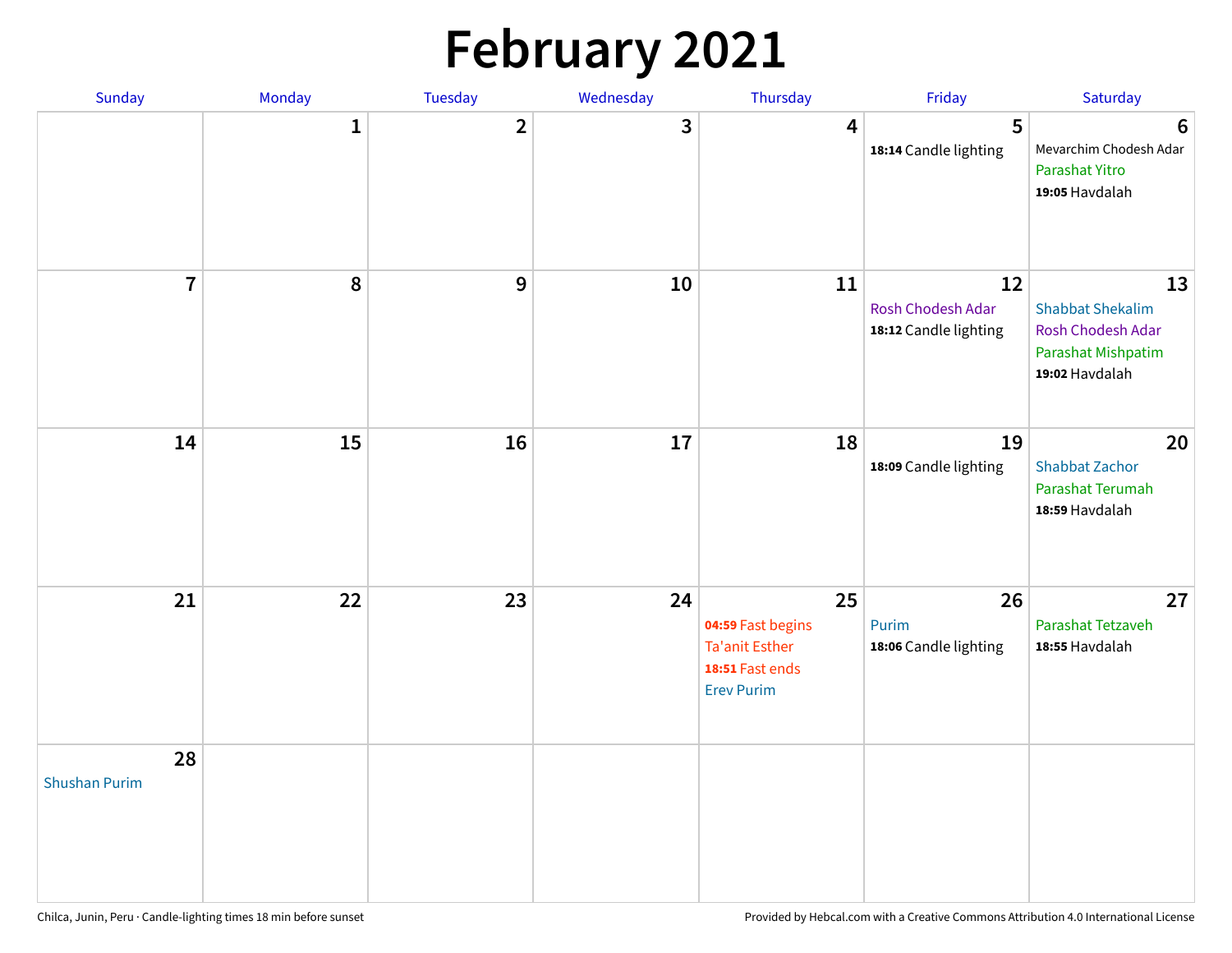### **March 2021**

| Sunday                                  | Monday                                   | Tuesday                 | Wednesday              | Thursday                                                              | Friday                      | Saturday                                                                                                 |
|-----------------------------------------|------------------------------------------|-------------------------|------------------------|-----------------------------------------------------------------------|-----------------------------|----------------------------------------------------------------------------------------------------------|
|                                         | $\mathbf 1$                              | $\overline{2}$          | 3                      | 4                                                                     | 5<br>18:02 Candle lighting  | $6\phantom{1}6$<br><b>Shabbat Parah</b><br>Parashat Ki Tisa<br>18:51 Havdalah                            |
| $\overline{7}$                          | 8                                        | 9                       | 10                     | 11                                                                    | 12<br>17:58 Candle lighting | 13<br><b>Shabbat HaChodesh</b><br>Mevarchim Chodesh Nisan<br>Parashat Vayakhel-Pekudei<br>18:47 Havdalah |
| 14<br><b>Rosh Chodesh Nisan</b>         | 15                                       | 16                      | 17                     | 18                                                                    | 19<br>17:53 Candle lighting | 20<br>Parashat Vayikra<br>18:43 Havdalah                                                                 |
| 21                                      | 22                                       | 23<br>Yom HaAliyah      | 24                     | 25<br>05:03 Fast begins<br><b>Ta'anit Bechorot</b><br>18:34 Fast ends | 26<br>17:49 Candle lighting | 27<br><b>Shabbat HaGadol</b><br><b>Erev Pesach</b><br><b>Parashat Tzav</b><br>18:38 Candle lighting      |
| 28<br>Pesach I<br>18:38 Candle lighting | 29<br><b>Pesach II</b><br>18:37 Havdalah | 30<br>Pesach III (CH"M) | 31<br>Pesach IV (CH"M) |                                                                       |                             |                                                                                                          |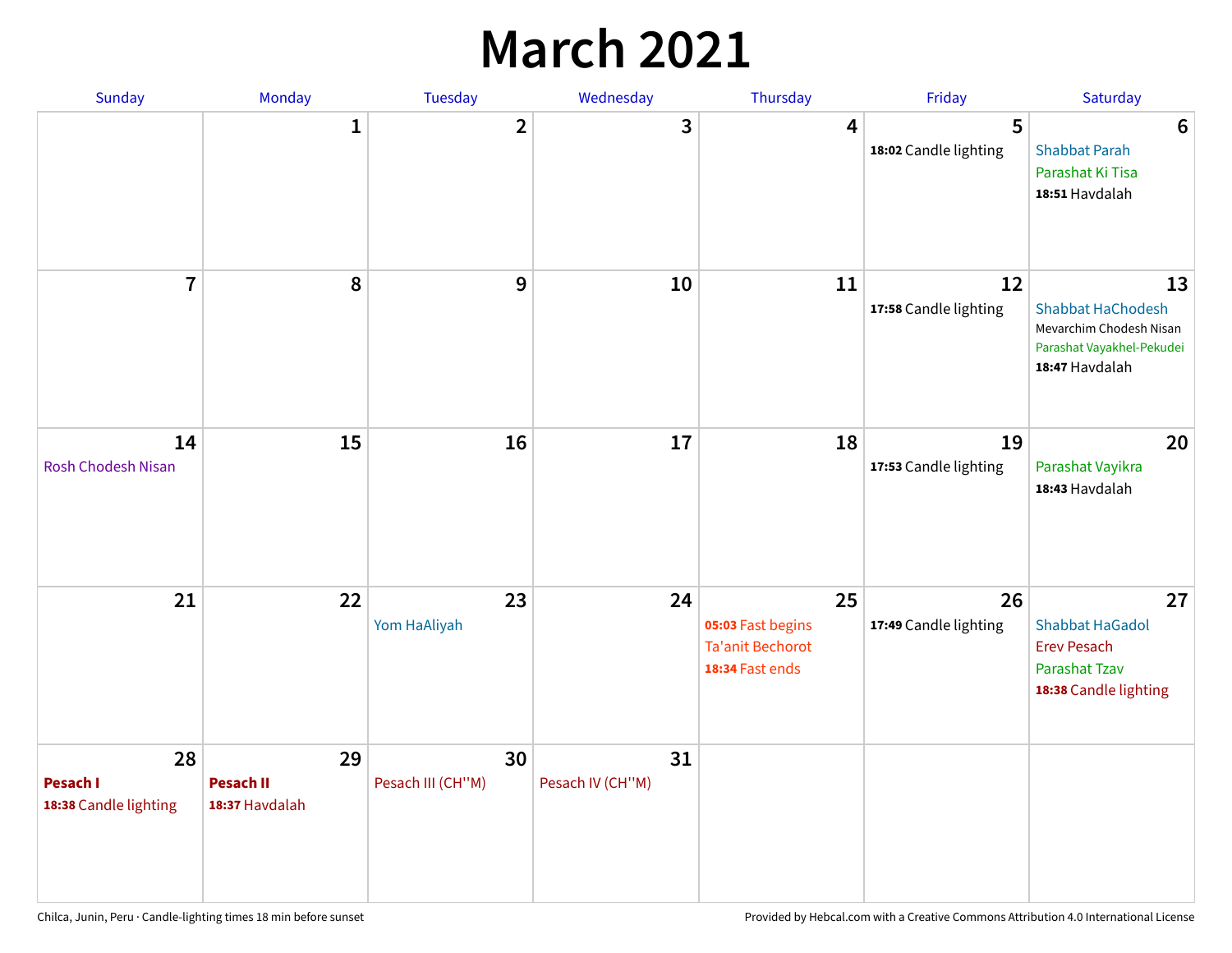# **April 2021**

| Sunday                                                          | Monday                   | <b>Tuesday</b>           | Wednesday               | Thursday                        | Friday                                                      | Saturday                                                           |
|-----------------------------------------------------------------|--------------------------|--------------------------|-------------------------|---------------------------------|-------------------------------------------------------------|--------------------------------------------------------------------|
|                                                                 |                          |                          |                         | $\mathbf{1}$<br>Pesach V (CH"M) | $\overline{2}$<br>Pesach VI (CH"M)<br>17:45 Candle lighting | 3<br><b>Pesach VII</b><br>18:34 Candle lighting                    |
| $\overline{\mathbf{4}}$<br><b>Pesach VIII</b><br>18:33 Havdalah | 5                        | $6\phantom{1}6$          | $\overline{\mathbf{7}}$ | 8<br>Yom HaShoah                | 9<br>17:40 Candle lighting                                  | 10<br>Mevarchim Chodesh Iyyar<br>Parashat Shmini<br>18:30 Havdalah |
| 11                                                              | 12<br>Rosh Chodesh Iyyar | 13<br>Rosh Chodesh Iyyar | 14<br>Yom HaZikaron     | 15<br>Yom HaAtzma'ut            | 16<br>17:36 Candle lighting                                 | 17<br>Parashat Tazria-Metzora<br>18:26 Havdalah                    |
| 18                                                              | 19                       | 20                       | 21                      | 22                              | 23<br>17:33 Candle lighting                                 | 24<br>Parashat Achrei Mot-Kedoshim<br>18:23 Havdalah               |
| 25                                                              | 26<br>Pesach Sheni       | 27                       | 28                      | 29                              | 30<br>Lag BaOmer<br>17:30 Candle lighting                   |                                                                    |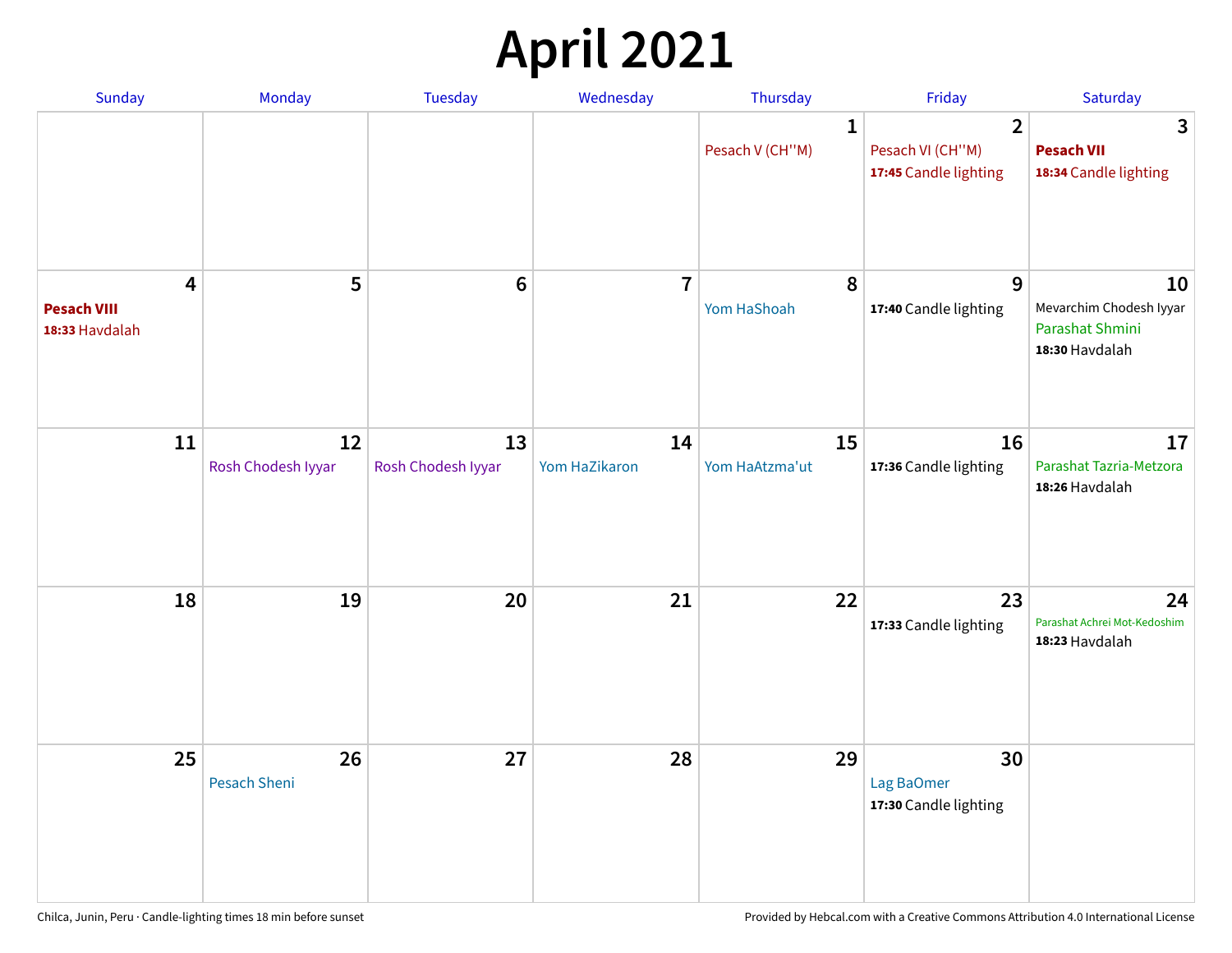#### **May 2021**

| Sunday                                             | Monday                                          | Tuesday                                   | Wednesday                       | Thursday        | Friday                                  | Saturday                                                                    |
|----------------------------------------------------|-------------------------------------------------|-------------------------------------------|---------------------------------|-----------------|-----------------------------------------|-----------------------------------------------------------------------------|
|                                                    |                                                 |                                           |                                 |                 |                                         | 1<br><b>Parashat Emor</b><br>18:20 Havdalah                                 |
| $\overline{2}$                                     | $\overline{3}$                                  | $\overline{\mathbf{4}}$                   | 5                               | $6\phantom{1}6$ | $\overline{7}$<br>17:27 Candle lighting | 8<br>Mevarchim Chodesh Sivan<br>Parashat Behar-Bechukotai<br>18:18 Havdalah |
| $9\,$                                              | 10<br>Yom Yerushalayim                          | 11                                        | 12<br><b>Rosh Chodesh Sivan</b> | 13              | 14<br>17:26 Candle lighting             | 15<br>Parashat Bamidbar<br>18:17 Havdalah                                   |
| 16<br><b>Erev Shavuot</b><br>17:25 Candle lighting | 17<br><b>Shavuot I</b><br>18:17 Candle lighting | 18<br><b>Shavuot II</b><br>18:16 Havdalah | 19                              | 20              | 21<br>17:24 Candle lighting             | 22<br><b>Parashat Nasso</b><br>18:16 Havdalah                               |
| 23                                                 | 24                                              | 25                                        | 26                              | 27              | 28<br>17:24 Candle lighting             | 29<br>Parashat Beha'alotcha<br>18:16 Havdalah                               |
| 30                                                 | 31                                              |                                           |                                 |                 |                                         |                                                                             |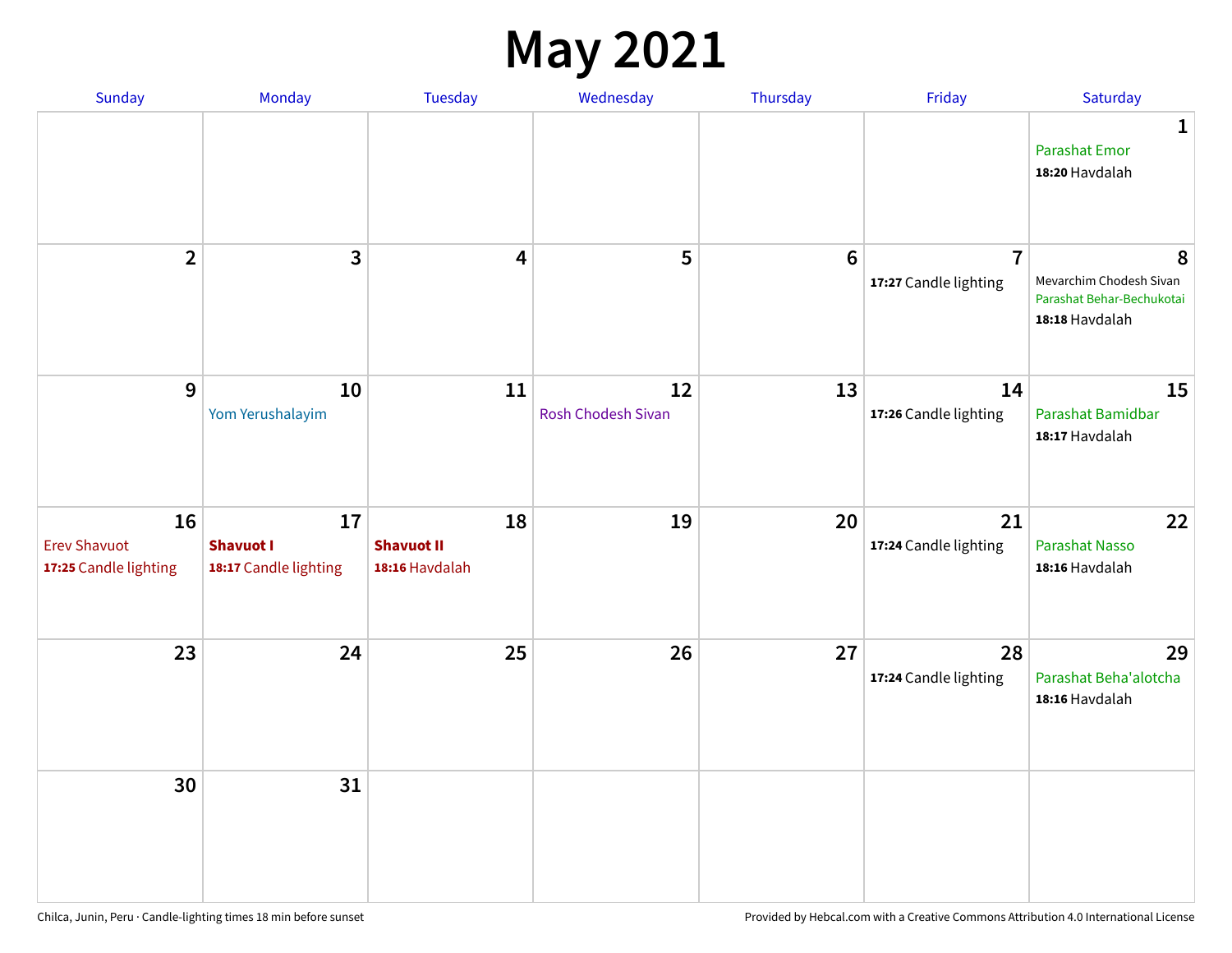#### **June 2021**

| Sunday                                                           | Monday         | Tuesday      | Wednesday      | Thursday                 | Friday                                                   | Saturday                                                           |
|------------------------------------------------------------------|----------------|--------------|----------------|--------------------------|----------------------------------------------------------|--------------------------------------------------------------------|
|                                                                  |                | $\mathbf{1}$ | $\overline{2}$ | $\mathbf{3}$             | 4<br>17:24 Candle lighting                               | 5<br>Mevarchim Chodesh Tamuz<br>Parashat Sh'lach<br>18:17 Havdalah |
| $6\,$                                                            | $\overline{7}$ | 8            | 9              | 10<br>Rosh Chodesh Tamuz | 11<br><b>Rosh Chodesh Tamuz</b><br>17:25 Candle lighting | 12<br><b>Parashat Korach</b><br>18:18 Havdalah                     |
| 13                                                               | 14             | 15           | 16             | 17                       | 18<br>17:26 Candle lighting                              | 19<br><b>Parashat Chukat</b><br>18:19 Havdalah                     |
| 20                                                               | 21             | 22           | 23             | 24                       | 25<br>17:28 Candle lighting                              | 26<br><b>Parashat Balak</b><br>18:20 Havdalah                      |
| 27<br>05:14 Fast begins<br><b>Tzom Tammuz</b><br>18:14 Fast ends | 28             | 29           | 30             |                          |                                                          |                                                                    |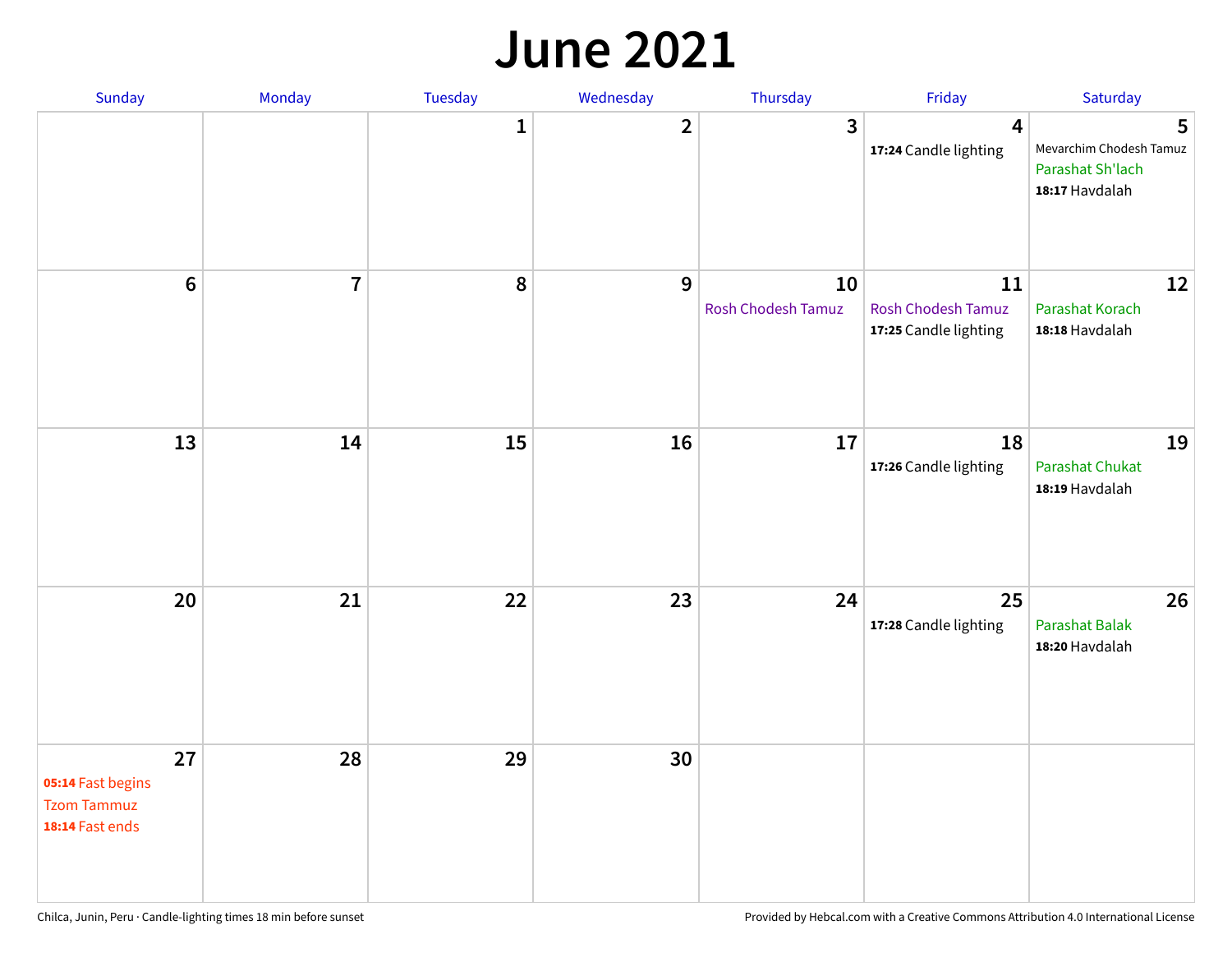### **July 2021**

| Sunday                               | Monday | Tuesday        | Wednesday      | Thursday     | Friday                                  | Saturday                                                                                                          |
|--------------------------------------|--------|----------------|----------------|--------------|-----------------------------------------|-------------------------------------------------------------------------------------------------------------------|
|                                      |        |                |                | $\mathbf{1}$ | $\overline{2}$<br>17:29 Candle lighting | 3<br>Mevarchim Chodesh Av<br><b>Parashat Pinchas</b><br>18:22 Havdalah                                            |
| 4                                    | 5      | $6\phantom{1}$ | $\overline{7}$ | 8            | 9<br>17:31 Candle lighting              | 10<br>Rosh Chodesh Av<br>Parashat Matot-Masei<br>18:24 Havdalah                                                   |
| $11\,$                               | 12     | 13             | 14             | 15           | 16<br>17:33 Candle lighting             | 17<br><b>Shabbat Chazon</b><br>17:52 Fast begins<br>Erev Tish'a B'Av<br><b>Parashat Devarim</b><br>18:25 Havdalah |
| 18<br>Tish'a B'Av<br>18:19 Fast ends | 19     | 20             | 21             | 22           | 23<br>17:35 Candle lighting             | 24<br>Tu B'Av<br><b>Shabbat Nachamu</b><br>Parashat Vaetchanan<br>18:27 Havdalah                                  |
| 25                                   | 26     | 27             | 28             | 29           | 30<br>17:36 Candle lighting             | 31<br><b>Parashat Eikev</b><br>18:28 Havdalah                                                                     |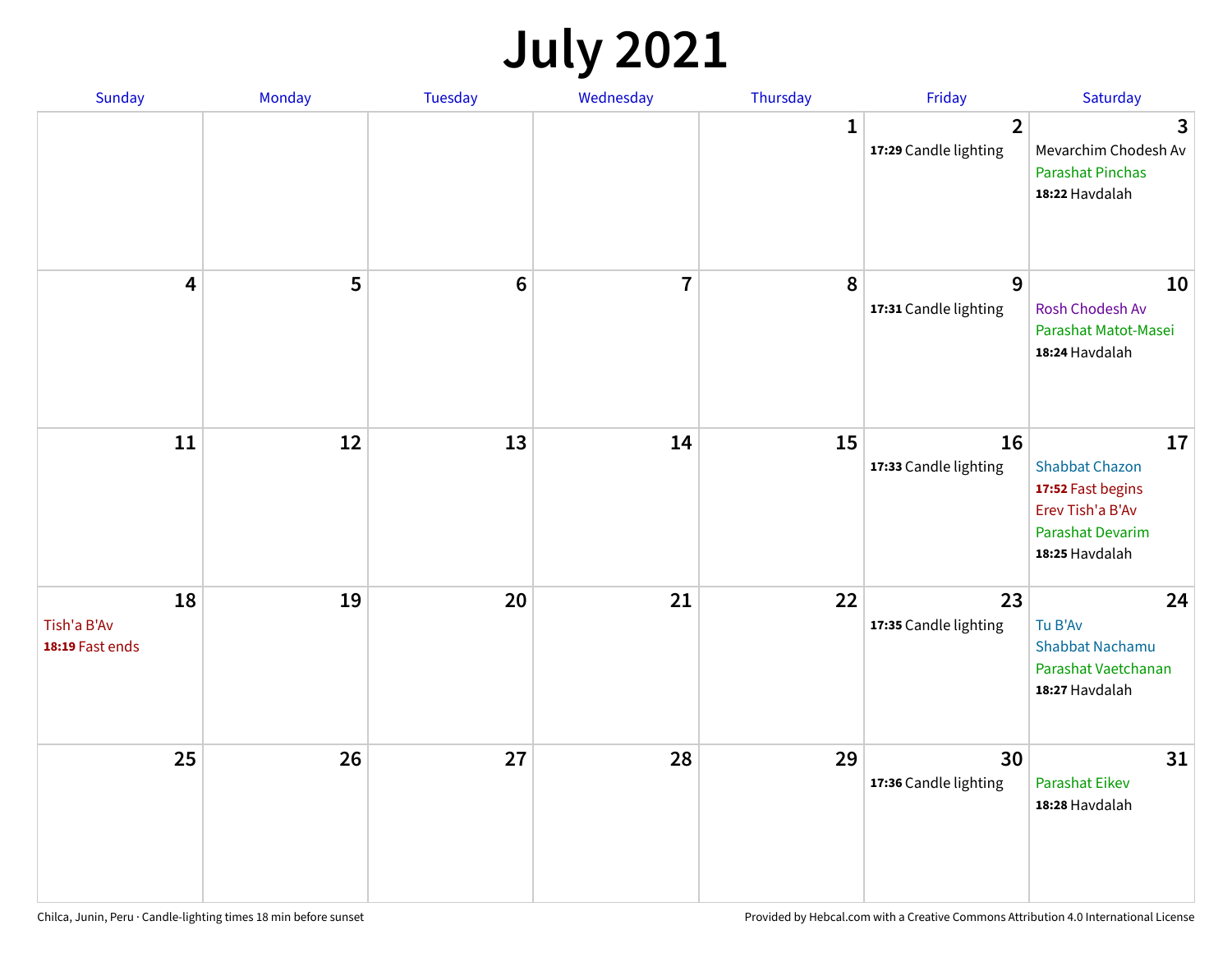# **August 2021**

| Sunday                                | Monday                                                  | Tuesday | Wednesday | Thursday | Friday                                  | Saturday                                                                              |
|---------------------------------------|---------------------------------------------------------|---------|-----------|----------|-----------------------------------------|---------------------------------------------------------------------------------------|
| $\mathbf{1}$                          | $\overline{2}$                                          | 3       | 4         | 5        | $6\phantom{1}$<br>17:37 Candle lighting | $\overline{\mathbf{I}}$<br>Mevarchim Chodesh Elul<br>Parashat Re'eh<br>18:28 Havdalah |
| $\boldsymbol{8}$<br>Rosh Chodesh Elul | 9<br>Rosh Hashana LaBehemot<br><b>Rosh Chodesh Elul</b> | $10\,$  | 11        | 12       | 13<br>17:38 Candle lighting             | 14<br><b>Parashat Shoftim</b><br>18:29 Havdalah                                       |
| 15                                    | 16                                                      | 17      | 18        | 19       | 20<br>17:38 Candle lighting             | 21<br>Parashat Ki Teitzei<br>18:29 Havdalah                                           |
| 22                                    | 23                                                      | 24      | 25        | 26       | 27<br>17:39 Candle lighting             | 28<br>Leil Selichot<br>Parashat Ki Tavo<br>18:29 Havdalah                             |
| 29                                    | 30                                                      | 31      |           |          |                                         |                                                                                       |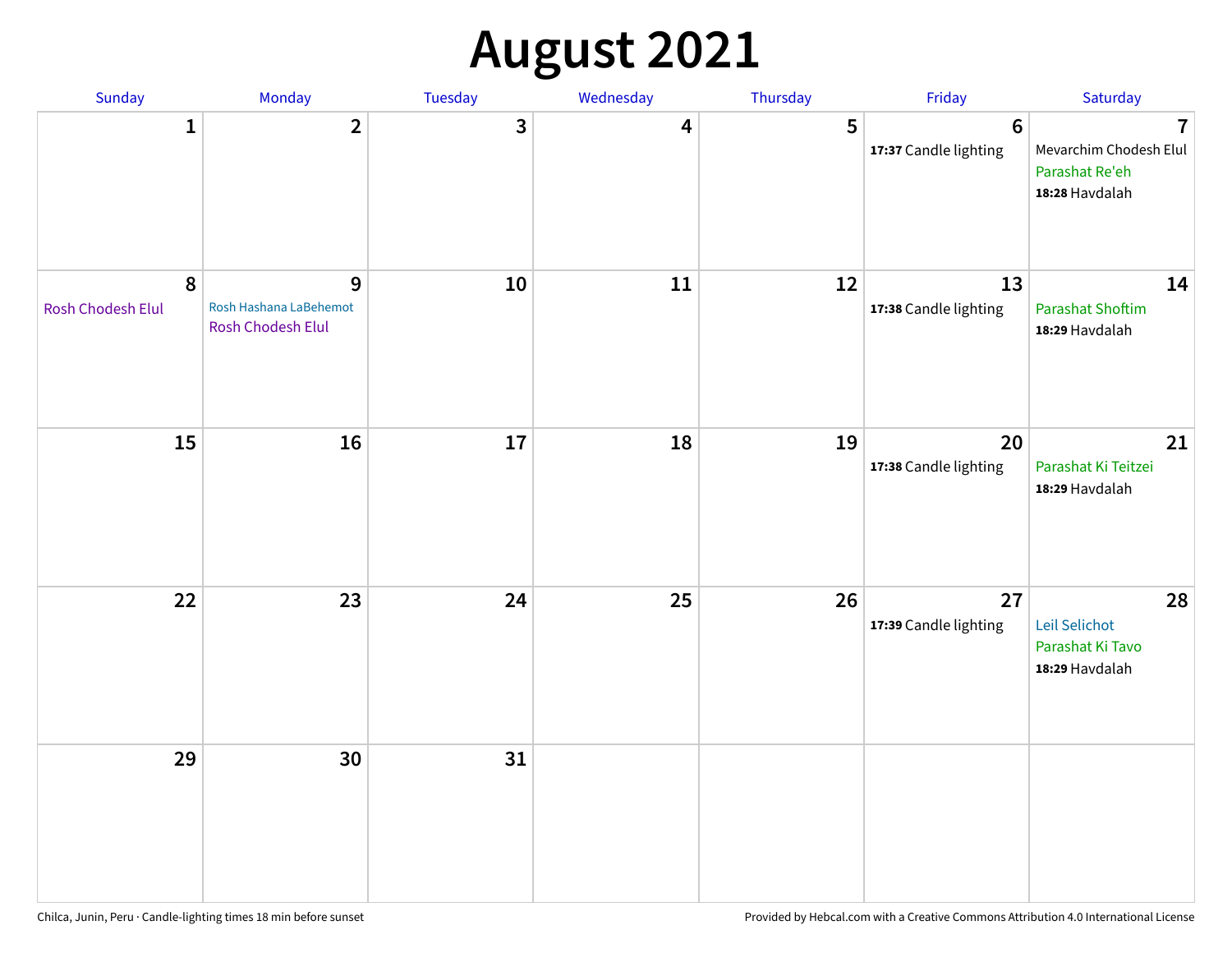# **September 2021**

| <b>Sunday</b>          | <b>Monday</b>                                                 | <b>Tuesday</b>                                               | Wednesday                                             | Thursday                                                          | Friday                                          | Saturday                                                           |
|------------------------|---------------------------------------------------------------|--------------------------------------------------------------|-------------------------------------------------------|-------------------------------------------------------------------|-------------------------------------------------|--------------------------------------------------------------------|
|                        |                                                               |                                                              | 1                                                     | $\overline{2}$                                                    | 3<br>17:39 Candle lighting                      | 4<br>Parashat Nitzavim<br>18:29 Havdalah                           |
| 5                      | $6\phantom{1}6$<br>Erev Rosh Hashana<br>17:39 Candle lighting | $\overline{7}$<br>Rosh Hashana 5782<br>18:29 Candle lighting | 8<br><b>Rosh Hashana II</b><br>18:29 Havdalah         | 9<br>04:57 Fast begins<br><b>Tzom Gedaliah</b><br>18:23 Fast ends | 10<br>17:39 Candle lighting                     | 11<br><b>Shabbat Shuva</b><br>Parashat Vayeilech<br>18:28 Havdalah |
| 12                     | 13                                                            | 14                                                           | 15<br><b>Erev Yom Kippur</b><br>17:38 Candle lighting | 16<br><b>Yom Kippur</b><br>18:28 Havdalah                         | 17<br>17:38 Candle lighting                     | 18<br>Parashat Ha'Azinu<br>18:28 Havdalah                          |
| 19                     | 20<br><b>Erev Sukkot</b><br>17:38 Candle lighting             | 21<br>Sukkot I<br>18:28 Candle lighting                      | 22<br><b>Sukkot II</b><br>18:28 Havdalah              | 23<br>Sukkot III (CH"M)                                           | 24<br>Sukkot IV (CH"M)<br>17:38 Candle lighting | 25<br>Sukkot V (CH"M)<br>18:28 Havdalah                            |
| 26<br>Sukkot VI (CH"M) | 27<br>Sukkot VII (Hoshana Raba)<br>17:38 Candle lighting      | 28<br><b>Shmini Atzeret</b><br>18:28 Candle lighting         | 29<br><b>Simchat Torah</b><br>18:28 Havdalah          | 30                                                                |                                                 |                                                                    |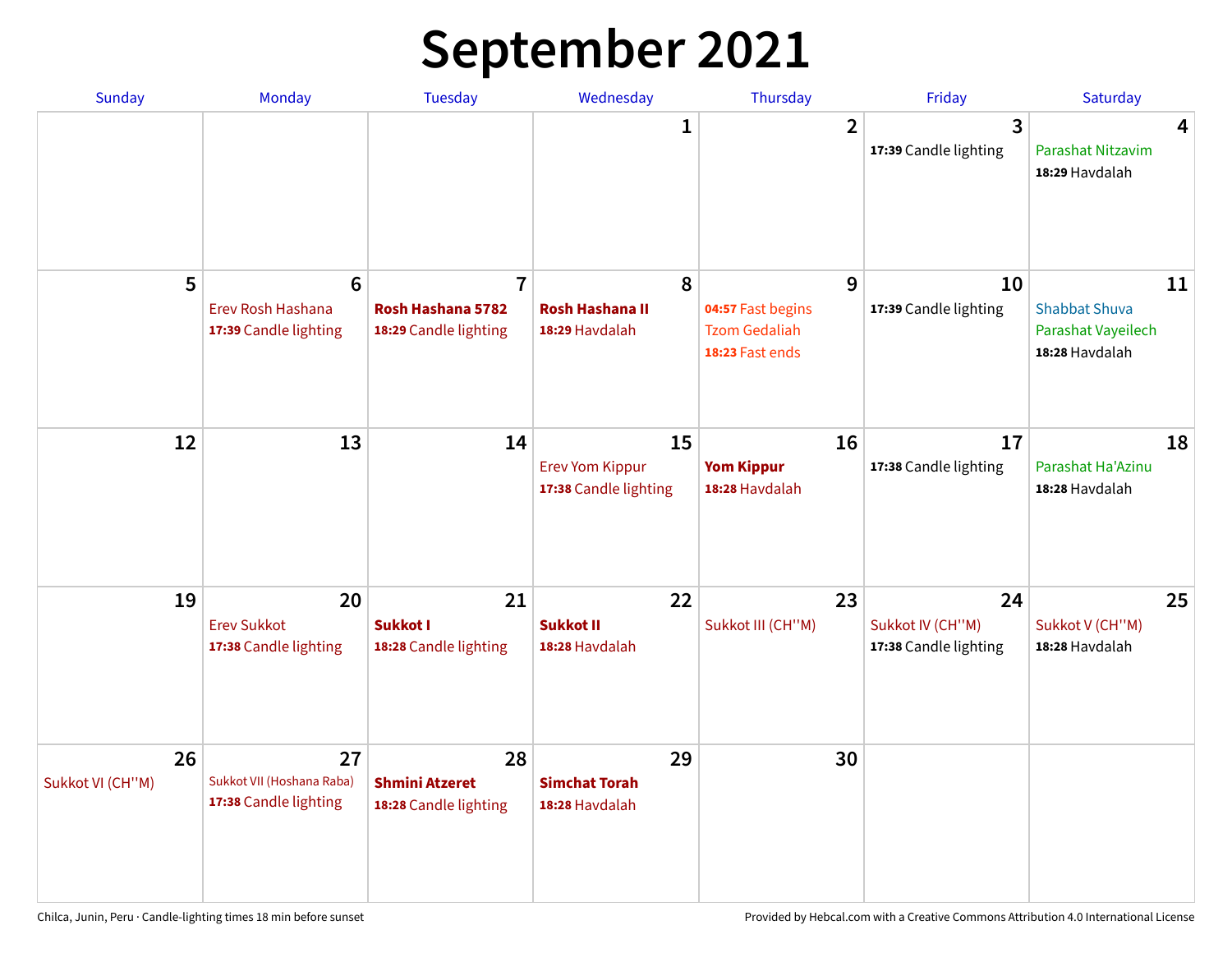#### **October 2021**

| Sunday       | Monday | Tuesday | Wednesday                               | Thursday                                                        | Friday                                | Saturday                                                                                   |
|--------------|--------|---------|-----------------------------------------|-----------------------------------------------------------------|---------------------------------------|--------------------------------------------------------------------------------------------|
|              |        |         |                                         |                                                                 | $\mathbf{1}$<br>17:38 Candle lighting | $\overline{2}$<br>Mevarchim Chodesh Cheshvan<br><b>Parashat Bereshit</b><br>18:28 Havdalah |
| $\mathbf{3}$ | 4      | 5       | $6\phantom{1}$<br>Rosh Chodesh Cheshvan | $\overline{7}$<br>Rosh Chodesh Cheshvan   17:38 Candle lighting | 8                                     | 9<br><b>Parashat Noach</b><br>18:29 Havdalah                                               |
| 10           | 11     | 12      | 13<br>Yom HaAliyah School Observance    | 14                                                              | 15<br>17:39 Candle lighting           | 16<br>Parashat Lech-Lecha<br>18:30 Havdalah                                                |
| 17           | 18     | 19      | 20                                      | 21                                                              | 22<br>17:40 Candle lighting           | 23<br>Parashat Vayera<br>18:31 Havdalah                                                    |
| 24           | 25     | 26      | 27                                      | 28                                                              | 29<br>17:41 Candle lighting           | 30<br>Mevarchim Chodesh Kislev<br>Parashat Chayei Sara<br>18:33 Havdalah                   |
| 31           |        |         |                                         |                                                                 |                                       |                                                                                            |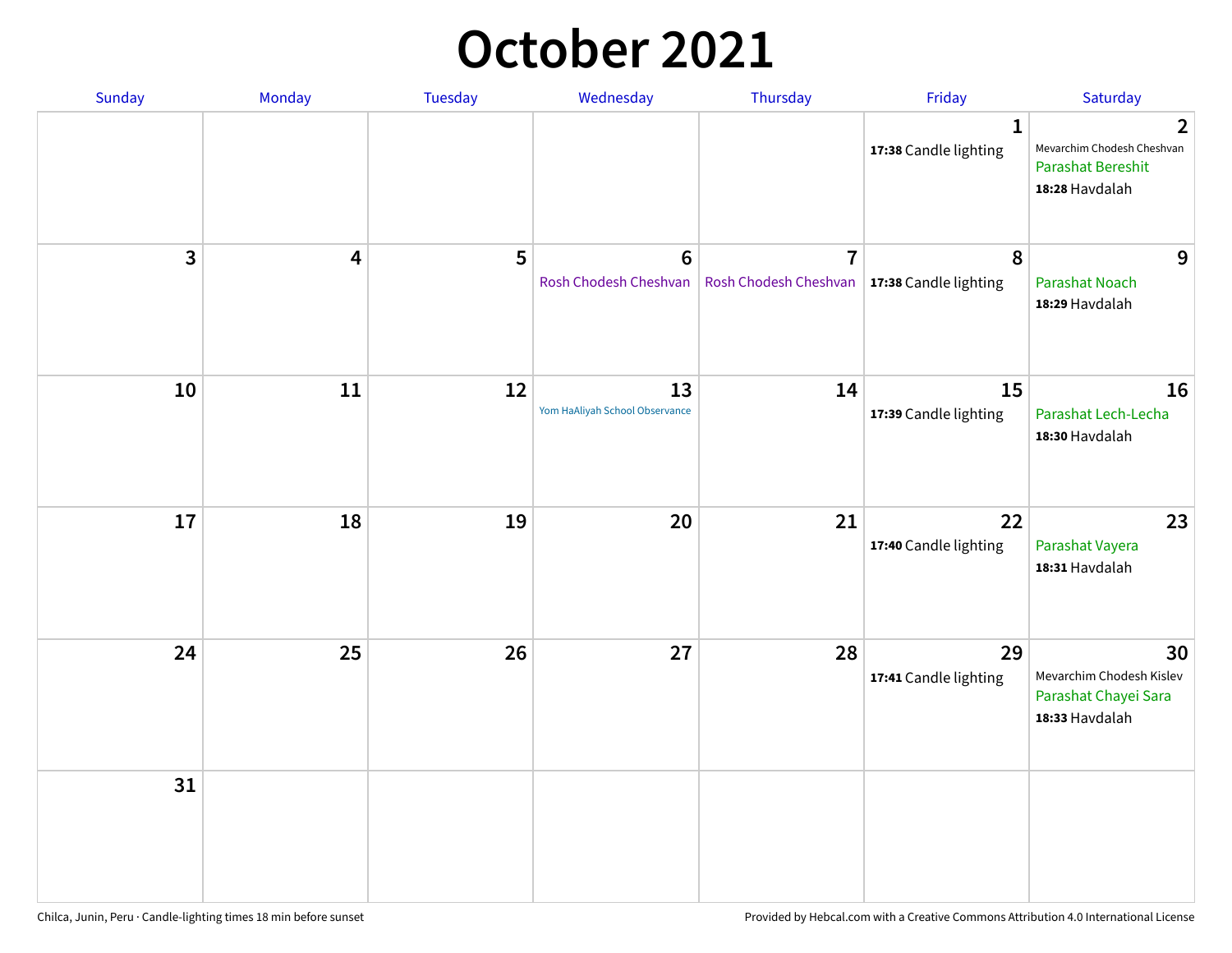#### **November 2021**

| Sunday         | Monday                                                   | Tuesday                         | Wednesday    | Thursday               | Friday                                            | Saturday                                                             |
|----------------|----------------------------------------------------------|---------------------------------|--------------|------------------------|---------------------------------------------------|----------------------------------------------------------------------|
|                | $\mathbf{1}$                                             | $\mathbf{2}$                    | $\mathbf{3}$ | $\overline{4}$<br>Sigd | 5<br>Rosh Chodesh Kislev<br>17:43 Candle lighting | $\boldsymbol{6}$<br><b>Parashat Toldot</b><br>18:35 Havdalah         |
| $\overline{7}$ | 8                                                        | 9                               | $10\,$       | 11                     | 12<br>17:46 Candle lighting                       | 13<br>Parashat Vayetzei<br>18:38 Havdalah                            |
| 14             | 15                                                       | 16                              | 17           | 18                     | 19<br>17:49 Candle lighting                       | 20<br>Parashat Vayishlach<br>18:42 Havdalah                          |
| 21             | 22                                                       | 23                              | 24           | 25                     | 26<br>17:52 Candle lighting                       | 27<br>Mevarchim Chodesh Tevet<br>Parashat Vayeshev<br>18:46 Havdalah |
| 28             | 29<br>18:35 Chanukah: 1 Candle 18:35 Chanukah: 2 Candles | 30<br>18:36 Chanukah: 3 Candles |              |                        |                                                   |                                                                      |